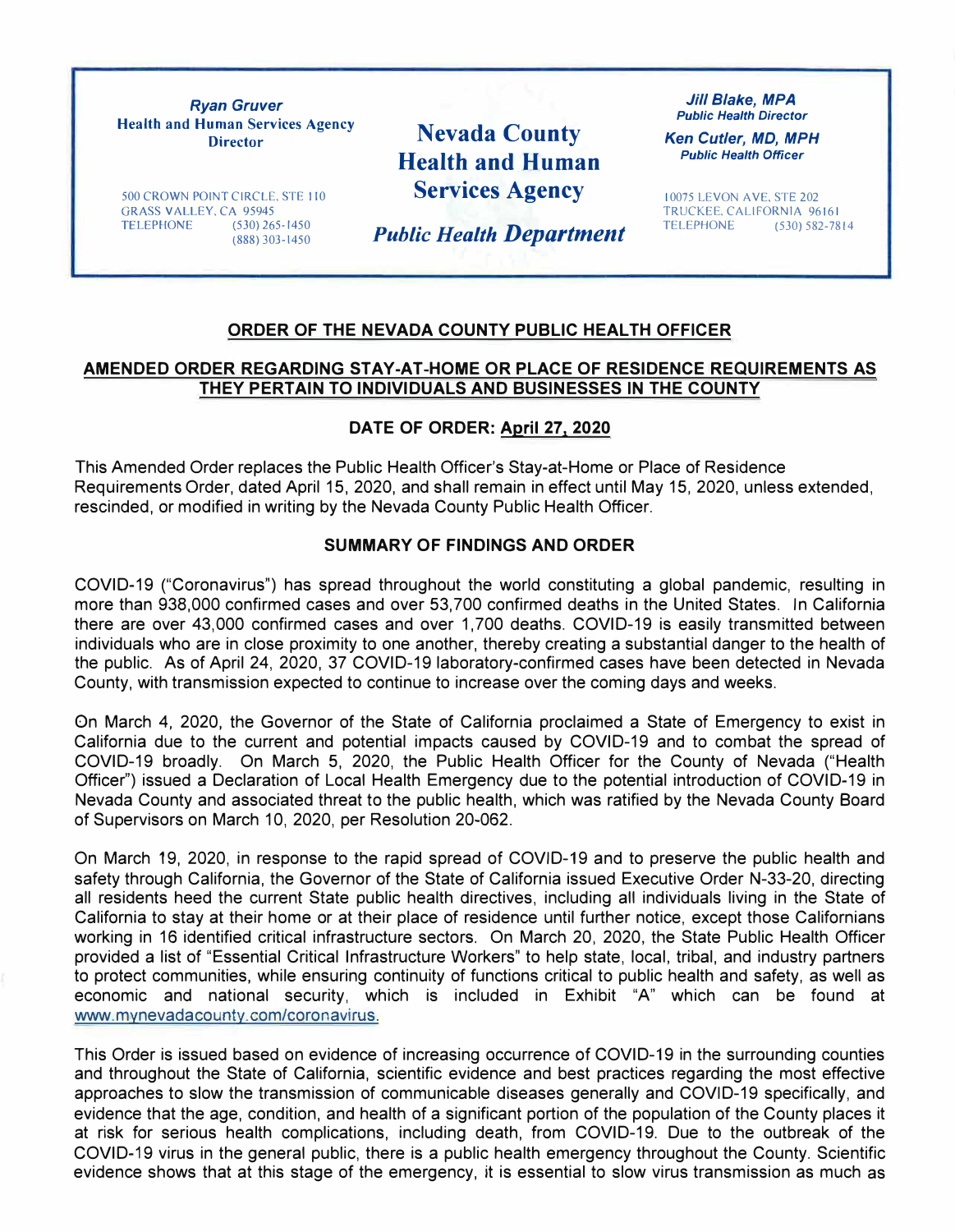possible to protect the most vulnerable and to prevent the health care system from being overwhelmed. One proven way to slow the transmission is to limit interactions among people to the greatest extent practicable.

Accordingly, the intent of this Order is to ensure people stay at their home or place of residence to the maximum extent feasible, while allowing for essential activities and enabling essential services to continue, in order to slow the spread of COVID-19 to the greatest degree possible. Accordingly, this Order is issued to: (1) clarify the Governor's March 19, 2020, stay at home or place of residence order ("Stay-at-Home Order") on behalf of individuals in Nevada County; (2) directing all businesses and governmental agencies to cease non-essential operations at physical locations in Nevada County; (3) prohibit all non-essential gatherings of any number of individuals; and (4) order cessation of all non-essential travel (see Section 4 regarding travel). The Health Officer determines that these measures are necessary and the least restrictive means to further the compelling interest of appropriately protecting the public's health and safety, and to ensure the healthcare system is capable of meeting the healthcare needs of all individuals during the COVID-19 health emergency. Failure to comply with any of the provisions of this Order constitutes an imminent threat to public health. Persons who, after notice, continue to violate this Order may be subject to civil or criminal penalties.

UNDER THE AUTHORITY OF CALIFORNIA HEALTH AND SAFETY CODE SECTIONS 101040, 101085, & 120175, AND TITLE 17 OF CALIFORNIA CODE OF REGULATIONS SECTION 2501, THE PUBLIC HEALTH OFFICER FOR THE COUNTY OF NEVADA HEREBY ORDERS:

### 1. STAY AT HOME OR PLACE OF RESIDENCE

- a. All individuals currently living within Nevada County (the "County ") are ordered to shelter at their home or place of residence. Some residences have shared indoor or outdoor spaces with persons other than members of their household. To the extent those individuals are using shared or outdoor spaces, they must, at all times as reasonably possible, maintain social distancing of at least six feet from any other person.
- b. All persons may leave their residences only for Essential Activities, Essential Governmental Functions, or to operate Essential Businesses, all as defined in Section 5. Individuals experiencing homelessness are directed to seek out available shelter or temporary housing where Social Distancing Requirements are in operation.
	- i. In the event of a question or uncertainty as to whether an individual is considered an "essential worker" or whether a local business is providing an "essential service," a question can be submitted via the Ask Nevada County tab found at www.mynevadacounty.com, and any clarification captured in the County's FAQ on the Stay-at-Home Order shall be adequate for such a determination.
- c. When people need to leave their places of residence, whether to obtain or perform vital services, or to otherwise facilitate authorized activities necessary for continuity of social and commercial life, they should at all times reasonably comply with Social Distancing Requirements as described in Section 5 below.

### 2. BUSINESS ACTIVITIES

a. All businesses with a facility in the County, except Essential Businesses as defined below in Section 5, are required to cease all activities at facilities located within the County except Minimum Basic Operations, as defined in Section 5. For clarity, businesses may also continue operations consisting exclusively of employees or contractors performing activities at their own residences (i.e., working from home). All Essential Businesses are strongly encouraged to remain open. To the greatest extent feasible, Essential Businesses shall comply with Social Distancing Requirements as defined in Section 5 below, including, but not limited to, when any customers are standing in line.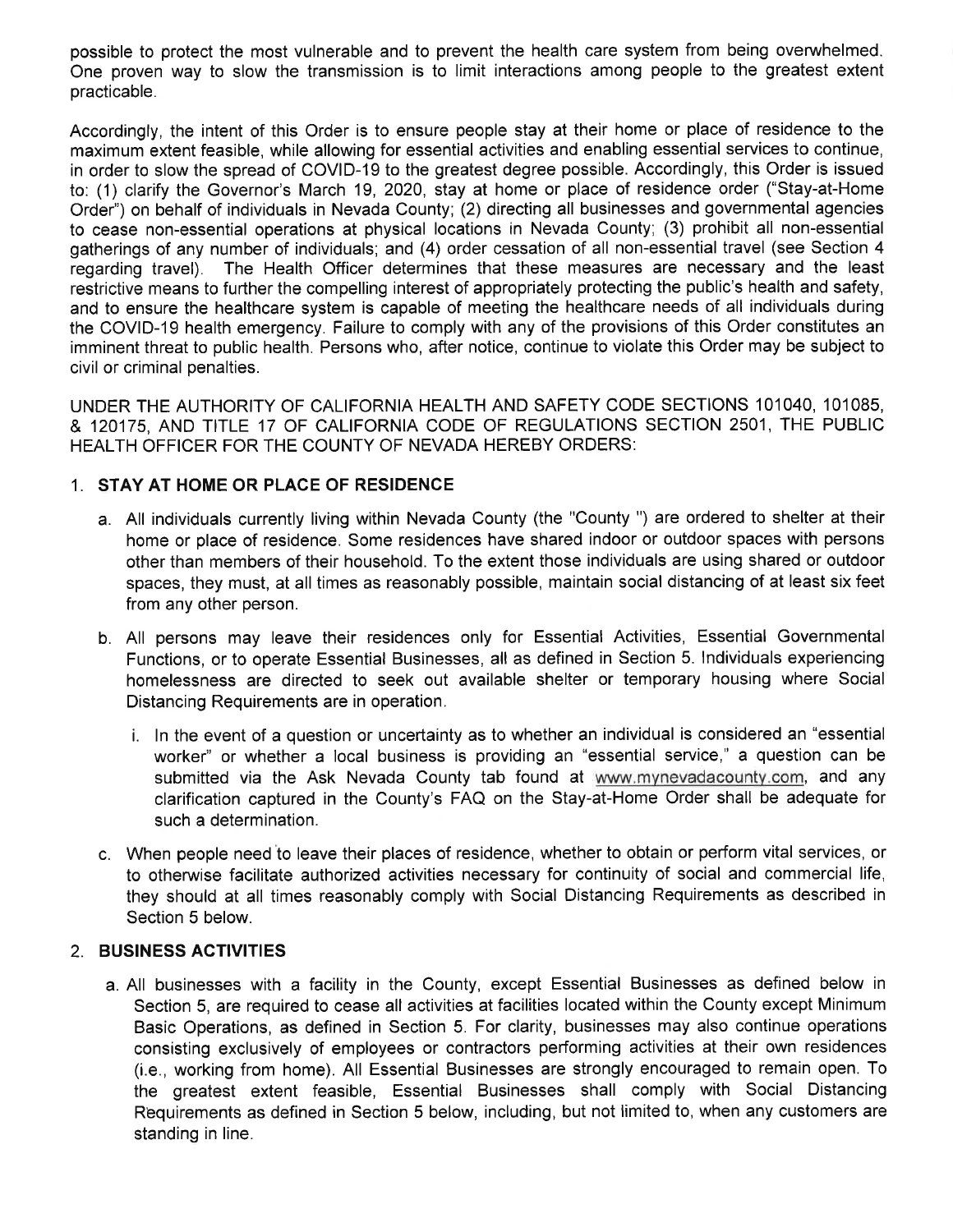i. In the event of a question or uncertainty as to whether an individual is considered an "essential worker" or whether a local business is providing an "essential service," a question can be submitted via the Ask Nevada County tab found at [www.mynevadacounty.com,](www.mynevadacounty.com) and any clarification captured in the County's FAQ on the Stay-at-Home Order shall be adequate for such a determination.

### **3. PUBLIC AND PRIVATE GATHERINGS**

a. All public and private gatherings of any number of people are prohibited, except for the limited purposes as expressly permitted in Section 5. Nothing in this Order prohibits the gathering of members of a household or living unit.

### **4. TRAVEL**

- a. All travel, including, but not limited to, travel on foot, bicycle, scooter, motorcycle, automobile, or public transit, except Essential Travel and Essential Activities as defined herein, is prohibited. Travel is authorized for the following purposes:
	- i. Essential Activities or to travel to and from work to operate Essential Businesses or maintain Essential Governmental Functions;
	- ii. Travel to local outdoor locations to engage in physical exercise for wellbeing while maintaining social distancing.
	- iii. Travel to care for any elderly, minors, dependents, or persons with disabilities;
	- iv. Travel required for non-resident to return to place of residence outside the County. Individuals are strongly encouraged to verify their place of residence outside the County remains available and functional prior to commencing such travel;
	- v. Travel required by law enforcement or court order;
	- vi. Travel to avoid domestic violence or abuse;
	- vii. Travel for parental custody arrangements;
- viii. Travel to a place to temporarily reside in a residence or other facility to avoid potentially exposing others to COVID-19, such as hotel or other facility provided or arranged by a governmental authority for such purposes.
- b. Individuals riding on public transit must comply with Social Distancing Requirements as defined in Section 5 below, to the greatest extent feasible.

### **5. EXEMPTIONS AND DEFINITIONS**

a. **Essential Activities** - For purposes of this Order, individuals may leave their residence only to perform any of the following "Essential Activities." People at high risk of severe illness from COVID-19 and people who are sick are urged to stay in their residence to the extent possible except as necessary to seek medical care. For purposes of this Order, "people at high risk of severe illness from COVID-19 are people who meet the CDC definition of higher risk [\(https://www.cdc.gov/coronavirus/2019-ncov /specific-groups/high-risk-complications. html\).](https://www.cdc.gov/coronavirus/2019-ncov/need-extra-precautions/people-at-higher-risk.html?CDC_AA_refVal=https%3A%2F%2Fwww.cdc.gov%2Fcoronavirus%2F2019-ncov%2Fspecific-groups%2Fhigh-risk-complications.html) 

Essential Activities include:

- i. Engaging in activities or performing tasks essential to one's health and safety, or to the health and safety of their family or household members (including, but not limited to, pets), such as, by way of example only and without limitation, obtaining medical supplies or medication, visiting a health care professional or facility, or obtaining supplies they need to work from home.
- ii. Obtaining necessary services or supplies for oneself and their family or household members, or to deliver those services or supplies to others, such as, by way of example only and without limitation, canned food, dry goods, fresh fruits and vegetables, pet supply, fresh meats, fish, and poultry, and any other household consumer products, and products necessary to maintain the safety, sanitation, and essential operation of residences.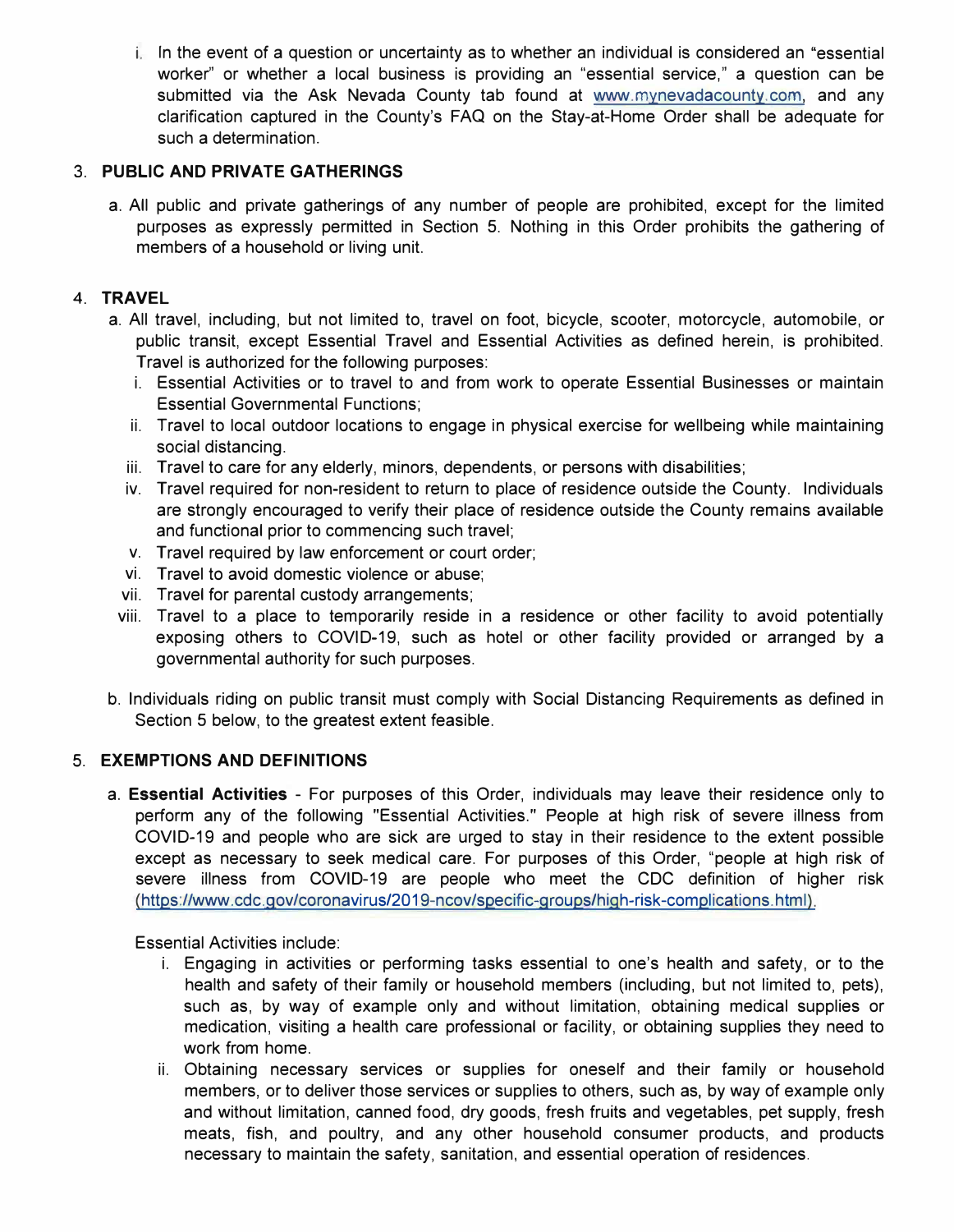- iii. Engaging in outdoor activity, such as walking, hiking, bicycling, running or fishing, provided six feet of spacing is maintained between people who are not members of the same household and with the following limitations:
	- 1. Outdoor recreation activity at parks, beaches and other open spaces must conform with any restrictions on access and use established by the Health Officer, government, or other entity that manages such access to reduce crowding and risk of transmission of COVID-19.
	- 2. Use of recreational areas with high-touch equipment or that encourage gathering, is prohibited outside of residences. These include, but are not limited to, playgrounds, outdoor gym equipment, picnic areas, and barbeque areas. All such areas shall be closed to the public by signage and/or physical barriers. Dog parks may remain open if seating areas are closed, hand sanitizer is provided at the entrance/exit (or users bring their own hand sanitizer), and users bring their own water and waste bags.
	- 3. Use of shared facilities for recreational activities outside of residences is prohibited. These include, but are not limited to, climbing walls, pools, and spas. Golf courses and outdoor shooting and archery ranges may remain open if they follow guidance provided by the Health Officer available at www.mynevadacounty.com/coronavirus. Disc golf courses may remain open if no contact is made with baskets. Tennis, pickleball, basketball, and volleyball courts may remain open for use by members of the same household only.
	- 4. Sports or activities that involve the use of shared equipment, such as balls, may only be engaged in by members of the same household.
- iv. Performing work providing essential products and services at an Essential Business or to otherwise carry out activities specifically permitted in this Order, including Minimum Basic Operations.
- v. Caring for a family member or pet in another household.
- vi. Attending a funeral with no more than ten individuals present and maintaining physical distancing, as required in subsection i below.
- vii. Moving from one primary residence to another when not possible to defer a previously planned move or where the move is necessitated by safety, sanitation, habitability reasons, or where the move is necessary to preserve access to shelter. When moving into Nevada County, individuals are strongly urged to quarantine for 14 days and follow Center for Disease Control (CDC) quarantine guidance.
- b. Healthcare Operations For purposes of this Order, individuals may leave their residence to work for or obtain services at any "Healthcare Operations" including hospitals, clinics, dentists, pharmacies, pharmaceutical and biotechnology companies, other healthcare facilities, healthcare suppliers, home healthcare services providers, mental health providers, or any related and/or ancillary healthcare services. "Healthcare Operations" also includes veterinary care and all healthcare services provided to animals. This exemption shall be construed broadly to avoid any impacts to the delivery of healthcare, broadly defined. "Healthcare Operations" does not include fitness and exercise gyms and similar facilities.
- c. Essential Infrastructure For purposes of this Order, individuals may leave their residence to provide any services or perform any work necessary to the operations and maintenance of "Essential Infrastructure," including, but not limited to, public works construction, construction of housing (in particular affordable housing or housing for individuals experiencing homelessness), airport operations, water, sewer, gas, electrical, oil refining, roads and highways, public transportation, solid waste collection and removal, internet, and telecommunications systems (including the provision of essential global, national, and local infrastructure for computing services, business infrastructure, communications, and web-based services), provided that they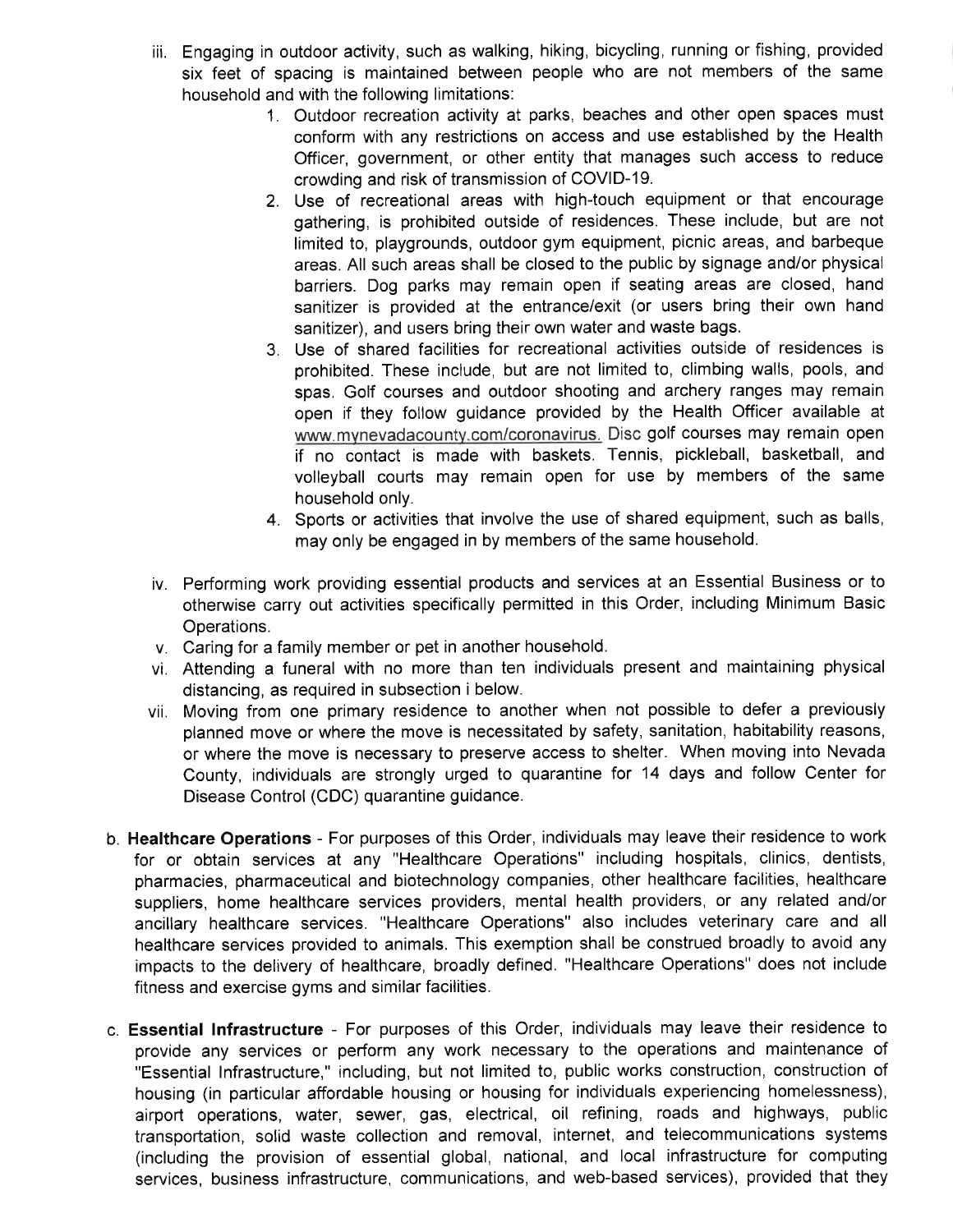carry out those services or that work in compliance with Social Distancing Requirements as defined this Section, to the extent possible. Please see the guidance from the Health Officer for construction sites, which is available at www.mynevadacounty.com/coronavirus.

- d. Essential Services For purposes of this Order, all first responders, emergency management personnel, emergency dispatchers, court personnel, and law enforcement personnel, and others who need to perform essential services are categorically exempt from this Order. Further, nothing in this Order shall prohibit any individual from performing or accessing "Essential Governmental Functions," as determined by the governmental entity performing those functions. Each governmental entity shall identify and designate appropriate employees or contractors to continue providing and carrying out any Essential Governmental Functions. All Essential Governmental Functions shall be performed in compliance with Social Distancing Requirements as defined in this Section, to the extent possible.
- e. Covered Businesses For purposes of this Order, covered businesses include any for-profit, nonprofit, or educational entities, regardless of the nature of the service, the function they perform, or its corporate or entity structure.
- f. Essential Businesses purposes of this Order, "Essential Businesses" means:
	- i. Healthcare Operations and Essential Infrastructure. This includes licensed Cannabis businesses/dispensaries for medicinal needs only, and only by curbside pickup or delivery;
	- ii. Grocery stores, certified farmers' markets, farm and produce stands, supermarkets, food banks, convenience stores, and other establishments engaged in the retail sale of canned food, dry goods, fresh fruits and vegetables, pet supply, fresh meats, fish, and poultry, and any other household consumer products (such as cleaning and personal care products). This includes stores that sell groceries and also sell other non-grocery products, and products necessary to maintaining the safety, sanitation, and essential operation of Establishments shall comply with California Department of Public Health residences. (CDPH) Guidance regarding Retail Food, Beverage, and Other Related Service Venues issued March 16, 2020;
	- iii. Agriculture, including but not limited to food and beverage cultivation, including farming, ranching, forestry, livestock, and fishing; on site consumption at wineries and breweries is not allowed under this Order.
	- iv. Businesses that provide food, shelter, and social services, and those that are necessary to supply agriculture or other necessities of life for economically disadvantaged or otherwise needy individuals;
	- v. Newspapers, television, radio, and other media services;
	- vi. Gas stations and auto-supply, auto-repair, and related facilities;
	- vii. Banks and related financial institutions;
	- viii. Short-term lodging facility specified uses, as set forth in the Health Officer's March 24, 2020, Order re "Clarification of Governor's and State Health Officer's "Stay-at-Home" Order as Related to Lodging Facilities," available to the public upon request or accessible at www.mynevadacounty.com/coronavirus;
	- ix. Hardware stores, home improvement stores and nurseries;
	- x. Plumbers, electricians, exterminators, and other service providers who provide services that are necessary to maintaining the safety, sanitation, and essential operation of residences, **Essential Activities, and Essential Businesses;**
	- xi. Businesses that address and remove hazardous vegetation for wildfire safety purposes. This includes activities including tree trimming, tree removal, brush mastication, chipping services, green waste hauling and dumping services, and other defensible space related services;
	- xii. Arborists, landscapers, gardeners, and similar service professionals, provided physical distancing practices are maintained throughout service and payment, any shared equipment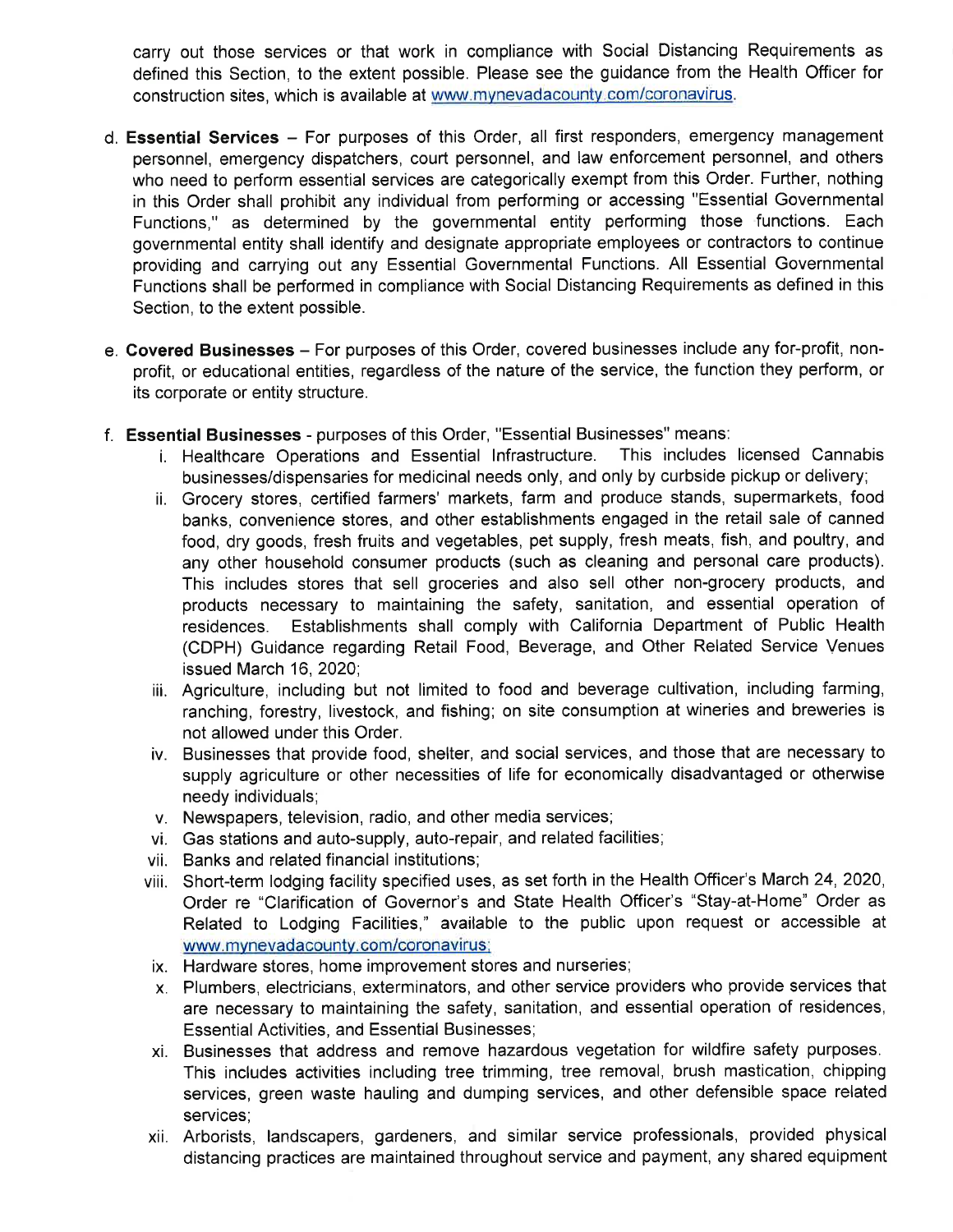is cleaned between users, and crew members who are not members of the same household do not travel in the same vehicle:

- xiii. Businesses providing mailing and shipping services, including post office boxes;
- xiv. Educational institutions-including public and private K-12 schools, colleges, and universities - for purposes of facilitating distance learning or performing essential functions, provided that social distancing of six-feet per person is maintained to the greatest extent possible;
- xv. Laundromats, drycleaners, and laundry service providers;
- xvi. Restaurants and other facilities that prepare and serve food, but only for delivery or carry out. Schools and other entities that typically provide free food services to students or members of the public may continue to do so under this Order on the condition that the food is provided to students or members of the public on a pick-up and take-away basis only. Schools and other entities that provide food services under this exemption shall not permit the food to be eaten at the site where it is provided, or at any other gathering site;
- xvii. Businesses that supply products needed for people to work from home including internet services;
- xviii. Businesses that supply other essential businesses with the support or supplies necessary to operate;
- xix. Firearm and ammunition sales;
- xx. Businesses that ship or deliver groceries, food, goods or services directly to residences;
- xxi. Airlines, taxis, and other private transportation providers providing transportation services necessary for Essential Activities and other purposes expressly authorized in this Order;
- xxii. Home-based care for seniors, adults, or children;
- xxiii. Cemetery and funeral service providers;
- xxiv. Residential facilities and shelters for seniors, adults, and children;
- xxv. Professional services, such as legal or accounting services, when necessary to assist in compliance with legally mandated activities;
- xxvi. Service providers that enable residential transactions such as rentals, leases, and home sales, including, but not limited to, real estate agents, escrow agents, notaries, and title companies, provided that appointments and residential viewings occur only virtually. If a virtual viewing is not feasible, viewings may occur by appointment with no more than two visitors who reside in the same household and one individual showing the unit at a time, and only if the unit is vacant, or the occupant has provided express written consent for the showing, and aside from walking, no surfaces are touched during the showing;
- xxvii. Childcare facilities providing services that enable employees exempted in this Order to work as permitted. To the extent possible, childcare facilities must operate under the following mandatory conditions:
	- 1. Childcare must be carried out in stable groups of 12 or fewer ("stable " means that the same 12 or fewer children are in the same group each day).
	- 2. Children shall not change from one group to another.
	- 3. If more than one group of children is cared for at one facility, each group shall be in a separate room. Groups shall not mix with each other.
	- 4. Childcare providers shall remain solely with one group of children.
- xxviii. Hazardous materials handling, operations/management and clean up, including nuclear, medical pharmaceutical manufacturing waste;
- xxix. Defense industries required to meet U.S. Military requirements;
- xxx. Essential services required to meet national security commitments to the federal government and U.S. Military.
- g. Minimum Basic Operations For purposes of this Order, "Minimum Basic Operations" include the following, provided that employees comply with Social Distancing Requirements as defined this Section, to the extent possible, while carrying out such operations:
	- i. The minimum necessary activities to maintain the value of the business' inventory, ensure security, process payroll and employee benefits, or for related functions.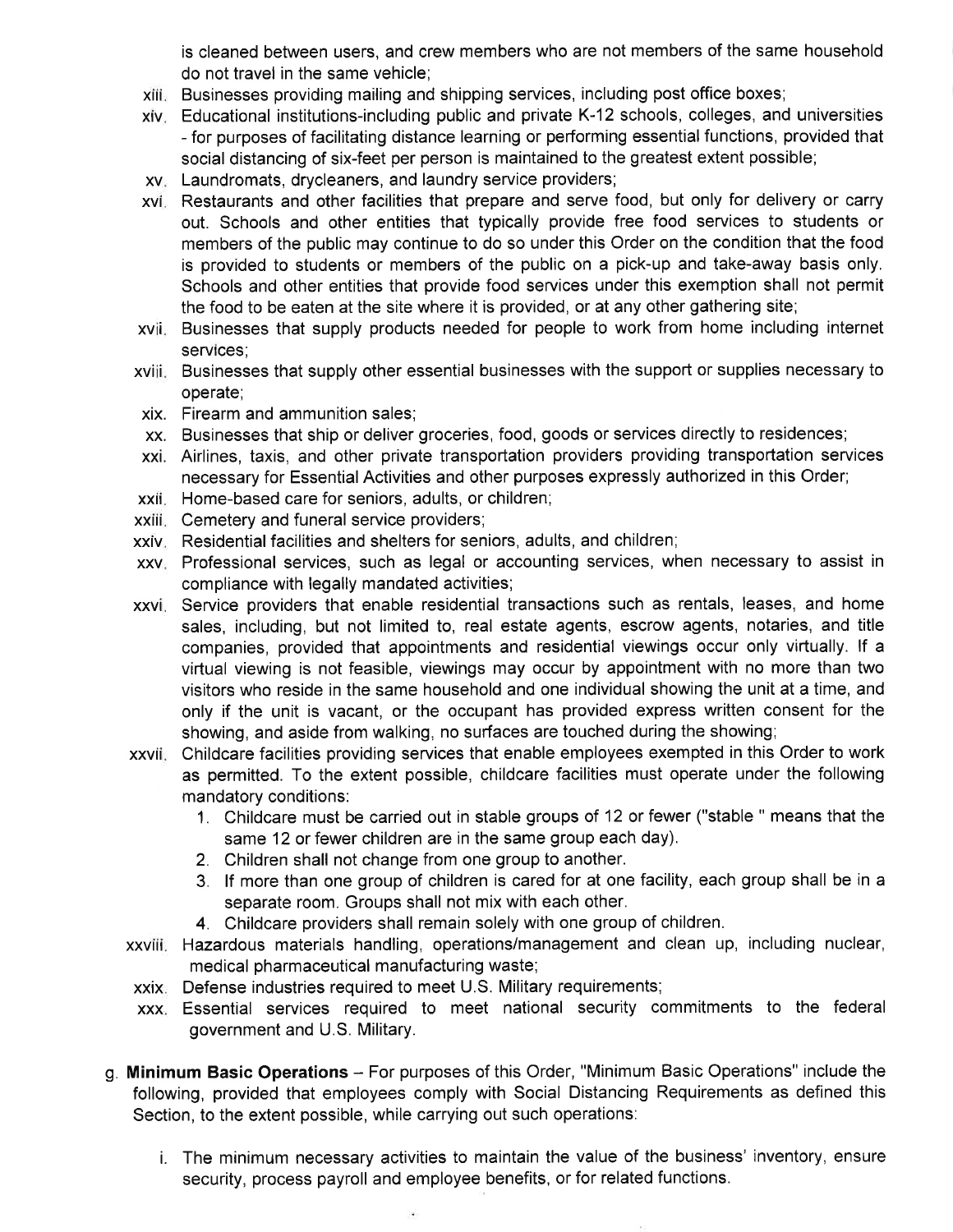- ii. The minimum necessary activities to facilitate employees of the business being able to continue to work remotely from their residences.
- h. Home or Place of Residence For purposes of this order, "Home or Place of Residence" includes single family residence, home, residential dwelling, apartment, duplex, hotel/motel or other temporary lodging, including shelters, for stay-at-home, quarantine or isolation purposes. shared rental units and similar facilities.
- i. Social Distancing For purposes of this Order, "Social Distancing Requirements" includes maintaining at least six- foot social distancing from other individuals, washing hands with soap and water for at least twenty seconds as frequently as possible or using hand sanitizer, covering coughs or sneezes (into the sleeve or elbow, not hands), regularly cleaning high-touch surfaces, and not shaking hands.
- 6. This Order shall be effective immediately and will remain in effect until May 15, 2020.
- 7. This Order is issued based on evidence of increasing transmission of COVID-19 both within the County of Nevada and worldwide, substantial guidance from the Centers for Disease Control and Prevention, the California Department of Public Health, and other public health officials throughout the United States and around the world regarding the most effective approach and best practices to slow transmission of communicable diseases generally and COVID-19 specifically.
- 8. This Order is issued in accordance with, and incorporates by reference, the (1) March 4, 2020 Proclamation of a State Emergency issued by Governor Gavin Newsom; (2) the March 5, 2020, Declaration of Local Health Emergency in Nevada County based on an imminent and proximate threat to public health from due to the potential introduction of novel COVID-19, as ratified by the Nevada County Board of Supervisors on March 10, 2020 per Resolution 20-062; (3) the March 10, 2020, Resolution of the Board of Supervisors of the County of Nevada proclaiming the existence of a Local Emergency due to the potential introduction of COVID-19; (4) Governor Gavin Newsom's March 12, 2020, Executive Order N-25-20 preparing the State to commandeer hotels and other places of temporary residence, medical facilities, and other facilities that are suitable as places of temporary residence or medical facilities as necessary for quarantining, isolating or treating individuals who test positive for COVID-19 or who have had a high-risk exposure and are thought to be in the incubation period; (5) Governor Newsom's March 19, 2020, Executive Order N-33-20 ordering all persons to stay at home to protect the health and well-being of all Californians and to establish consistency across the state in order to slow the spread of COVID-19; and (6) the Health Officer's April 7, 2020, Orders requiring (i) the self-isolation of individuals who test positive for COVID-19, or who have had a high-risk exposure and are likely to have contracted COVID-19, and (ii) the self-quarantine of individuals exposed to a person diagnosed with or likely to have COVID-19 to prevent further spread of the virus.
- 9. This Order is made in accordance with all applicable State and Federal laws, including but not limited to: Health and Safety Code sections 101030, et seq.; Health and Safety Code sections 120100, et seq.; and Title 17 of the California Code of Regulations section 2501.
- 10. To the extent necessary, pursuant to Government Code sections 26602, 41601 and California Health and Safety Code 101029, the Health Officer requests that the Sheriff and all Chiefs of Police in the County assist with public outreach, education, and potential enforcement of this Order.
- 11. Copies of this Order shall promptly be: (1) made available at the County Government Center at 950 Maidu Avenue, Nevada City, CA 95959; (2) posted on the County website (available at www.mynevadacounty.com/coronavirus); and (3) provided to any member of the public requesting a copy of this Order.
- 12. If any provision of this Order to the application thereof to any person or circumstance is held to be invalid, the reminder of the Order, including the application of such part or provision to other persons or circumstances, shall not be affected and shall continue in full force and effect. To this end, the provisions of this Order are severable.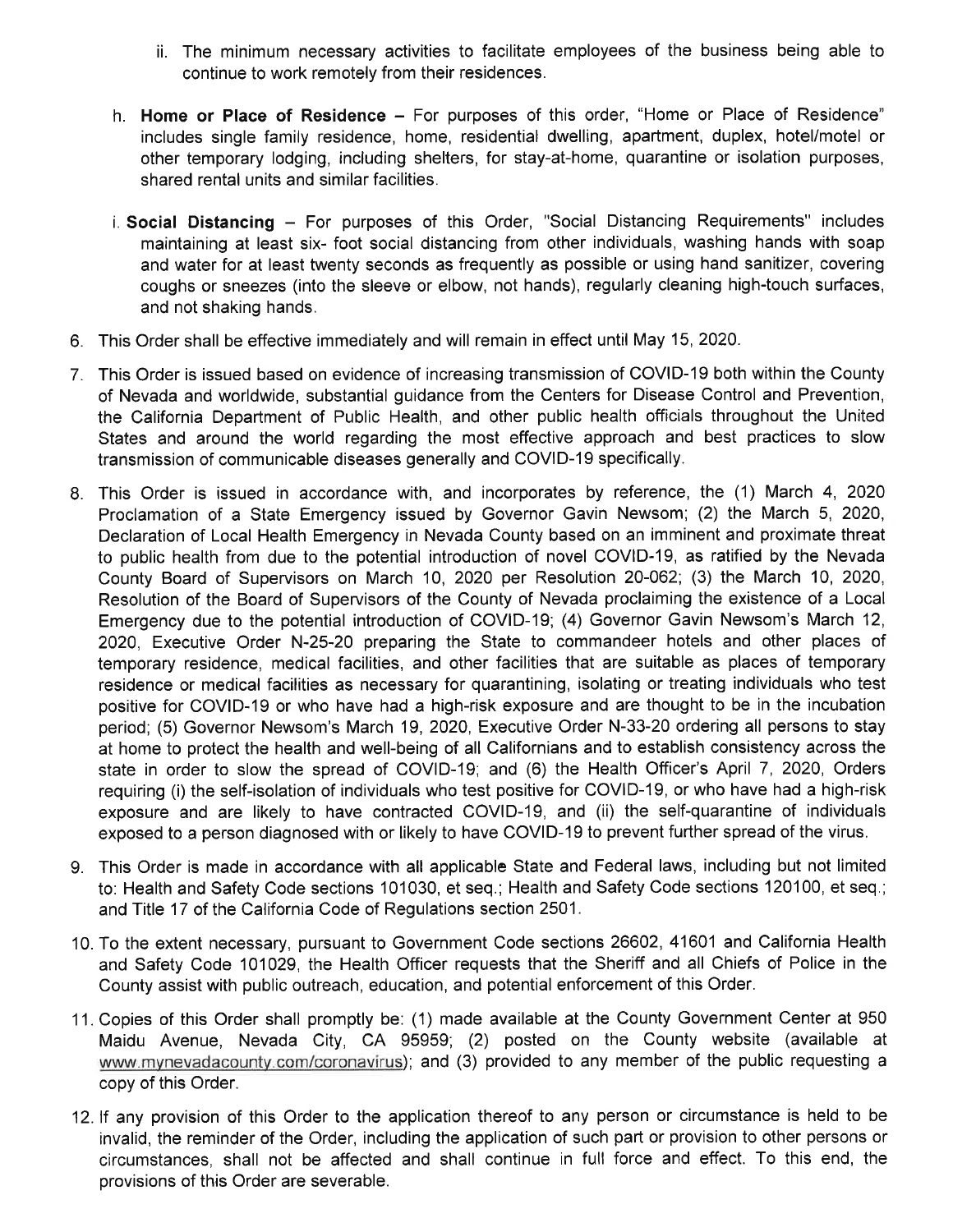IT IS SO ORDERED:

Kluflews

Dr. Ken Cutler Public Health Officer<br>County of Nevada Dated: April 27, 2020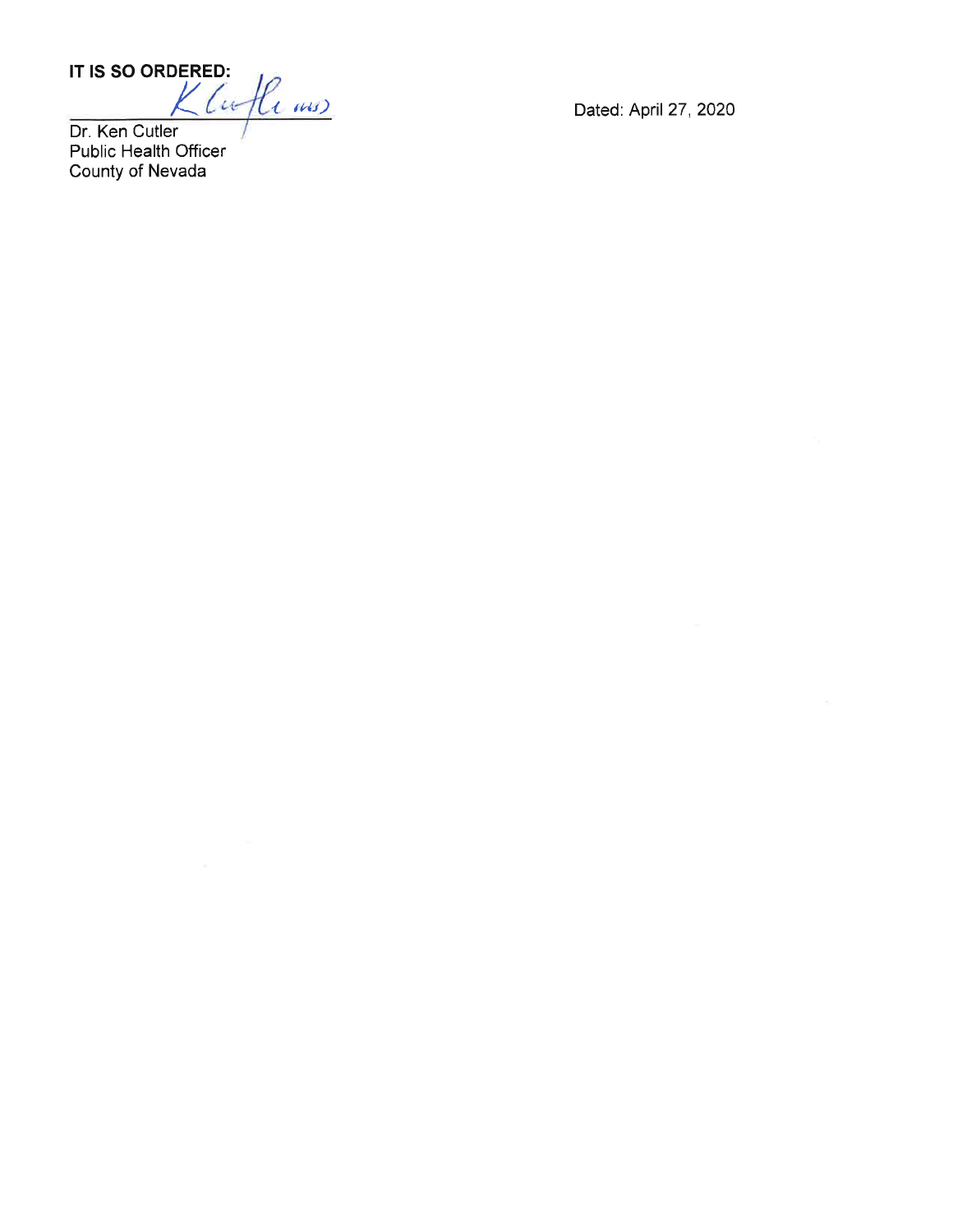

# **Outdoor Shooting and Archery Ranges Guidance**

## **1. Signage:**

A. Place a sign at each entrance to the facility to inform all employees and guests that they should:

- i) avoid entering the facility if they feel sick, or have a cough orfever;
- ii) maintain a minimum six-foot distance from anyone who is not a household member;
- iii) sneeze and cough into a cloth or tissue or, if not available, into one's elbow;
- iv) not shake hands or engage in any unnecessary physical contact; and,
- v) consider wearing a face covering.

## **2. Measures to Protect Employee Health:**

- A. Everyone who can carry out their work duties from home has been directed to doso.
- B. All employees have been told not to come to work if sick.
- C. Symptom checks are being conducted before employees enter the work space.
- D. All work stations are separated by at least six feet.
- E. Break rooms, bathrooms, and other common areas are being disinfectedfrequently.
- F. Disinfectant and related supplies are available to all employees.
- G. Hand sanitizer effective against COVID-19 is available to all.
- H. Soap and water are available to all employees.
- I. Encourage employees and guests to wear a face covering that covers the nose and mouth when indoors.

### **3. Measures to Protect Guests:**

- A. Require payment in advance using a method that does not require exchange of physical currency (e.g., credit card).
- B. Sign any waiver(s) electronically in advance.
- C. No physical contact at check-in is allowed.
- D. Customer access to indoor portions of the facility should be limited to the extent possible.
- E. Guests should bring their own gun or bow, and their own ammunition and arrows.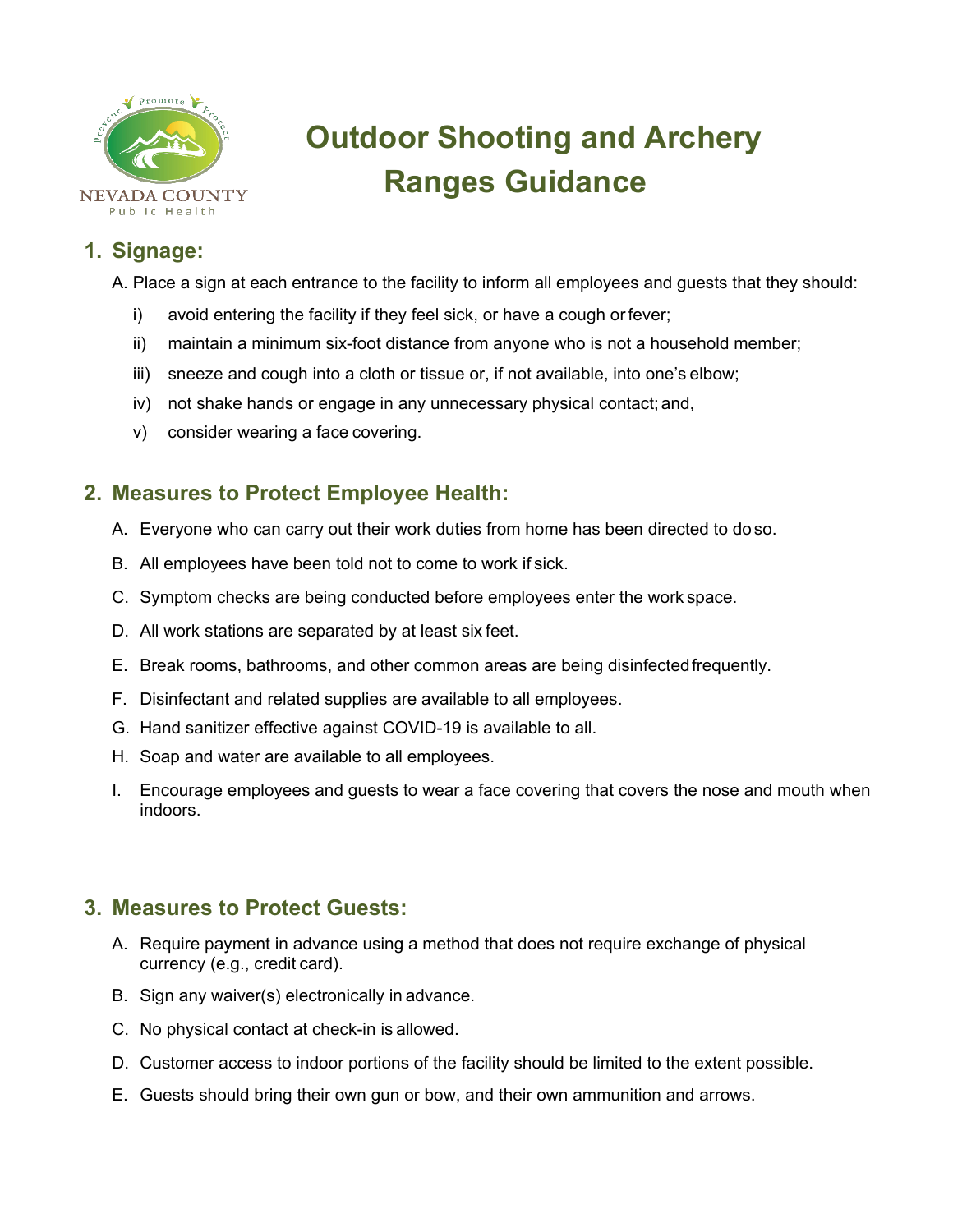- F. Arrows should be retrieved by only one designated person and not each archer (not applicable to shooting ranges).
- G. Arrows should be sanitized before and after use (not applicable to shooting ranges).
- H. Bow racks and scoring tables should be closed from communal use (not applicable to shooting ranges).
- I. Prop open doors or instruct staff to open doors if they cannot be propped open for safety reasons.

### **4. Measures to Increase Sanitization:**

- A. Disinfecting wipes that are effective against COVID-19 are available to sanitize frequently touched surfaces.
- B. Hand sanitizer, soap and water, or effective disinfectant is available to guests at or near the entrance of the facility or anywhere else where people have direct interactions.
- C. Disinfecting all high-contact surfaces frequently.
- D. Facilities may take additional measures to ensure employee and customer safety.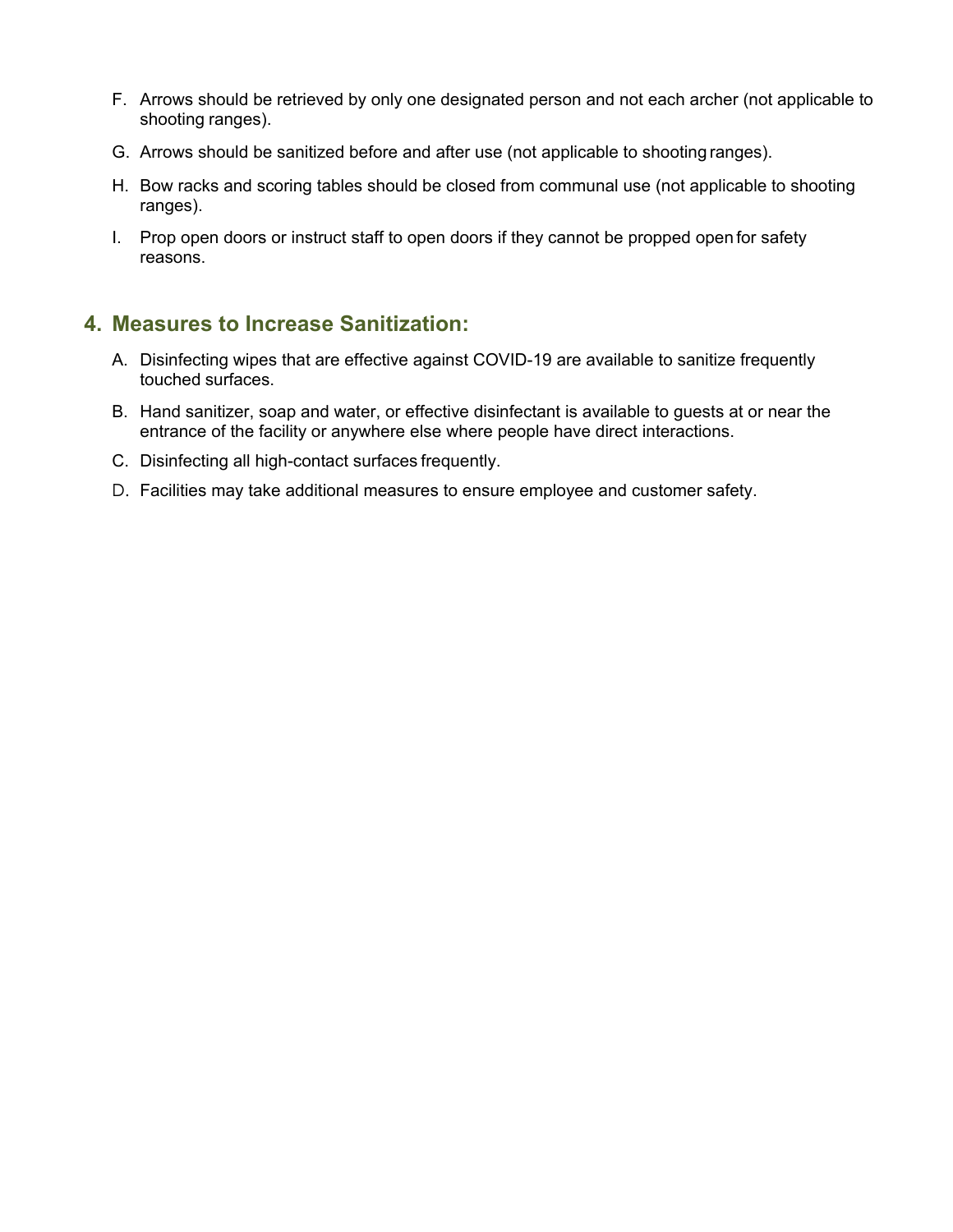

## **Golf Course Guidance**

## **Specific Guidance**

- 1. All golfers will pre-register over the phone or internet (all golfers will require a Tee time).
- 2. Golf will be open for **customer owned equipment and carts only** (customers will bring their own push cart).
- 3. Customer owned electric carts may be utilized by the owner of the cart so long as only the owner and owner's equipment is in the cart (cannot carry another person or another person's equipment).
- 4. There will be no driving range facilities open. This is to reduce the risk of patrons touching practice balls and entering facility buildings.
- 5. The golf facility will not rent any equipment including clubs, electric carts, or push carts. Each golfer must have their own golf clubs and equipment.
- 6. The flagsticks will not be removed, or the golf course can opt not to use flagsticks
- 7. Devices will be installed to prevent the ball from falling all the way in the hole or from entering the hole all together (raised cups).
- 8. Bunker rakes, sand buckets/bottles, and ball washers will be removed or rendered inoperable.
- 9. All dining or picnic tables, benches and chairs will be removed to avoid congregating.
- 10. Only employees will be allowed in facilities, including pro shops and restaurants.
- 11. A golf marshal will ensure proper social distancing and no congregating or groups larger than 4.
- 12. Tee times will be expanded to allow additional time in between tee times. This will result in increased spacing between golfing groups and players.
- 13. Facilities may take additional measures to ensure employees and customers safety.

## **Rules to be Posted for All Golfers**

- 14. Golfers will maintain 6' or more space in between each other.
- 15. No high fives, handshakes, or hugs.
- 16. Everyone must keep their own scorecards or a single person will be responsible for all scoring (no passing scorecards).
- 17. No sharing clubs or other golf equipment.